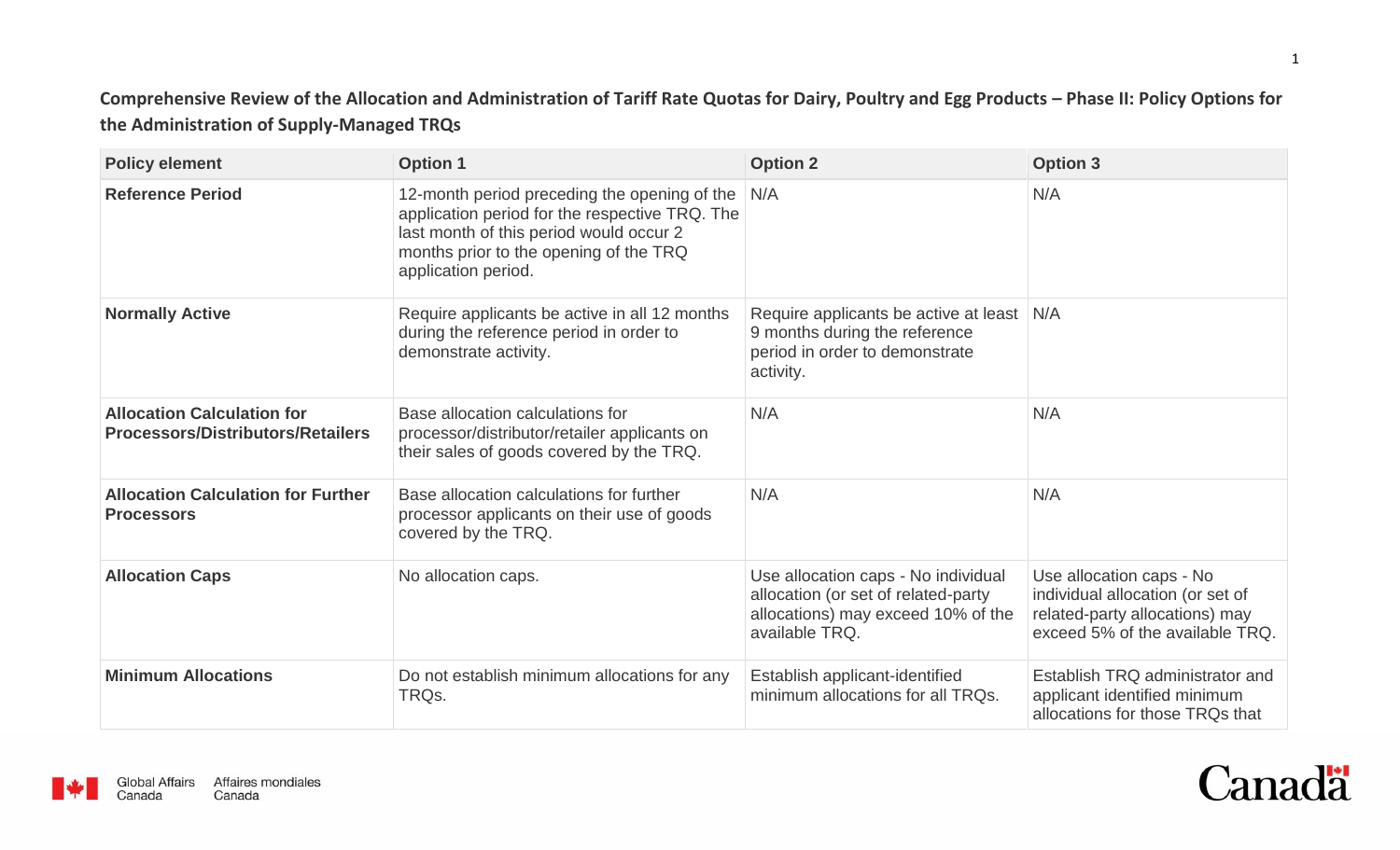| <b>Policy element</b>                  | <b>Option 1</b>                                                                                                                                                                                                                                                              | <b>Option 2</b>                                                                                                                                                                                                                                                                     | <b>Option 3</b>                                                                                                                                                                      |
|----------------------------------------|------------------------------------------------------------------------------------------------------------------------------------------------------------------------------------------------------------------------------------------------------------------------------|-------------------------------------------------------------------------------------------------------------------------------------------------------------------------------------------------------------------------------------------------------------------------------------|--------------------------------------------------------------------------------------------------------------------------------------------------------------------------------------|
|                                        |                                                                                                                                                                                                                                                                              |                                                                                                                                                                                                                                                                                     | have significant numbers of<br>applicants.                                                                                                                                           |
| <b>Allocation of Unallocated Quota</b> | In the event that a TRQ is not fully allocated<br>following the initial allocation process,<br>available quantities will immediately be<br>offered to eligible applicants in proportion to<br>their allocation, and on demand if quantities<br>remain after the first offer. | In the event that a TRQ is not fully<br>allocated following the initial<br>allocation process, available<br>quantities will immediately be<br>offered on demand to eligible<br>applicants.                                                                                          | In the event that a TRQ is not<br>fully allocated following the initial<br>allocation process, available<br>quantities will immediately be<br>offered on demand to any<br>requestor. |
| <b>Transfer Policy</b>                 | No restrictions on transfers.<br>With the Minister's consent, allocation<br>holders may be permitted to transfer<br>allocations to other allocation holders.                                                                                                                 | Limit transfers.<br>Potential restrictions include<br>limiting transfers within the<br>allocation holders' pool,<br>restricting transfers to either<br>transferring-out or<br>transferring-in, or limiting the<br>amount of quota that an<br>allocation holder can transfer<br>out. | Normally prohibited transfers.<br>Transfers would only be<br>$\bullet$<br>approved in exceptional<br>circumstances, which<br>would be evaluated on a<br>case by case basis.          |
| <b>Return Date</b>                     | Standard return date across all TRQs.<br>• Four months prior to end of TRQ year.                                                                                                                                                                                             | N/A                                                                                                                                                                                                                                                                                 | N/A                                                                                                                                                                                  |
| <b>Re-allocation of Returned Quota</b> | All allocation holders - Returned quantities will<br>normally be made available to interested                                                                                                                                                                                | Pool specific - Returned quantities<br>will normally be made available to<br>interested allocation holders only<br>within the pool under which the                                                                                                                                  | In the event that any quota is<br>returned TRQ it will be made                                                                                                                       |